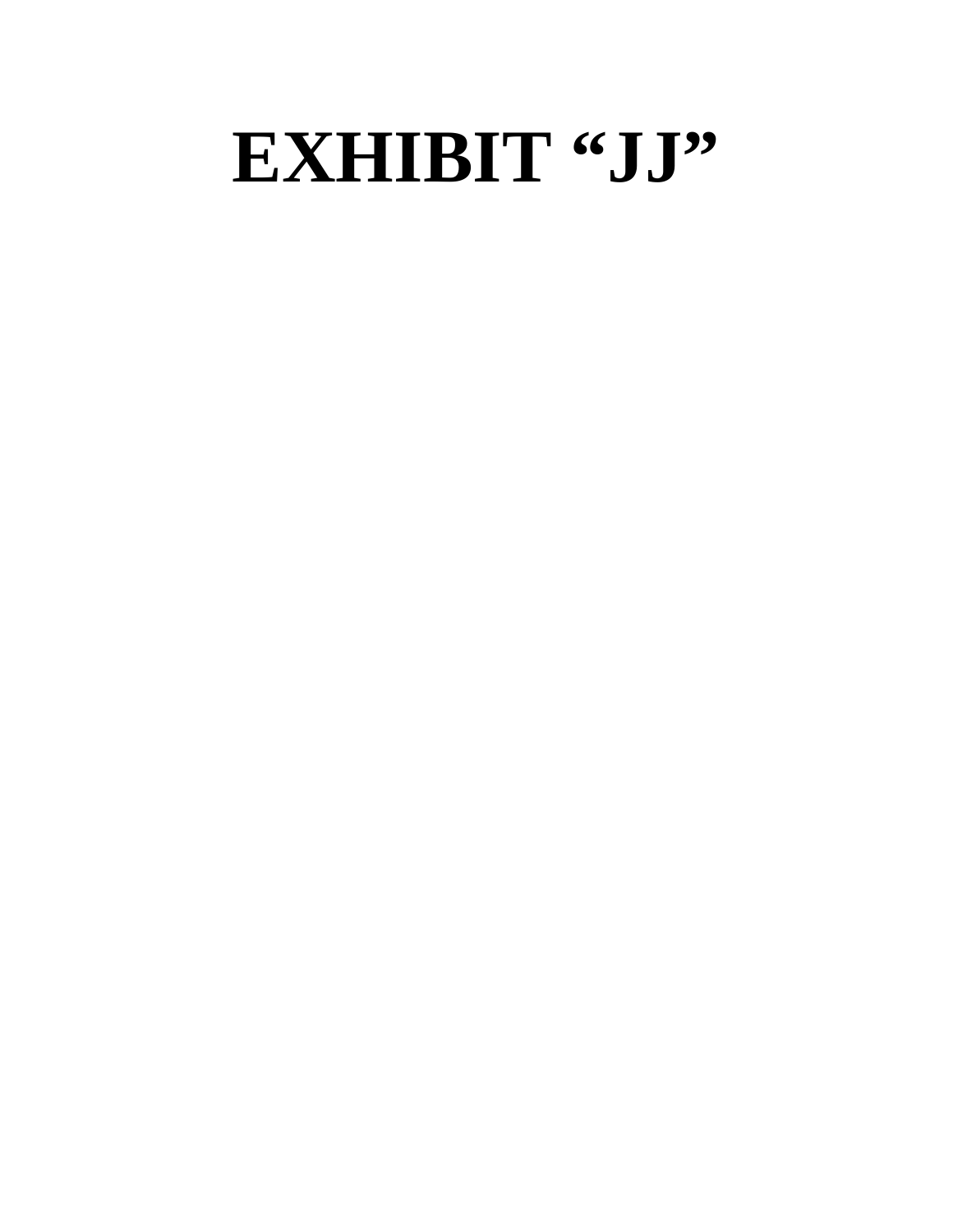## washingtonpost.com **FBI Finds It Frequently Overstepped in Collecting Data**

By John Solomon Washington Post Staff Writer Thursday, June 14, 2007; A01

An internal FBI audit has found that the bureau potentially violated the law or agency rules more than 1,000 times while collecting data about domestic phone calls, e-mails and financial transactions in recent years, far more than was documented in a Justice Department report in March that ignited bipartisan congressional criticism.



The new audit covers just 10 percent of the bureau's

national security investigations since 2002, and so the mistakes in the FBI's domestic surveillance efforts probably number several thousand, bureau officials said in interviews. The earlier report found 22 violations in a much smaller sampling.

The vast majority of the new violations were instances in which telephone companies and Internet providers gave agents phone and e-mail records the agents did not request and were not authorized to collect. The agents retained the information anyway in their files, which mostly concerned suspected terrorist or espionage activities.

But two dozen of the newly-discovered violations involved agents' requests for information that U.S. law did not allow them to have, according to the audit results provided to The Washington Post. Only two such examples were identified earlier in the smaller sample.

FBI officials said the results confirmed what agency supervisors and outside critics feared, namely that many agents did not understand or follow the required legal procedures and paperwork requirements when collecting personal information with one of the most sensitive and powerful intelligence-gathering tools of the post-Sept. 11 era -- the National Security Letter, or NSL.

Such letters are uniformly secret and amount to nonnegotiable demands for personal information - demands that are not reviewed in advance by a judge. After the 2001 terrorist attacks, Congress substantially eased the rules for issuing NSLs, requiring only that the bureau certify that the records are "sought for" or "relevant to" an investigation "to protect against international terrorism or clandestine intelligence activities."

The change -- combined with national anxiety about another domestic terrorist event -- led to an explosive growth in the use of the letters. More than 19,000 such letters were issued in 2005 seeking 47,000 pieces of information, mostly from telecommunications companies. But with this growth came abuse of the newly relaxed rules, a circumstance first revealed in the Justice Department's March report by Inspector General Glenn A. Fine.

"The FBI's comprehensive audit of National Security Letter use across all field offices has confirmed the inspector general's findings that we had inadequate internal controls for use of an invaluable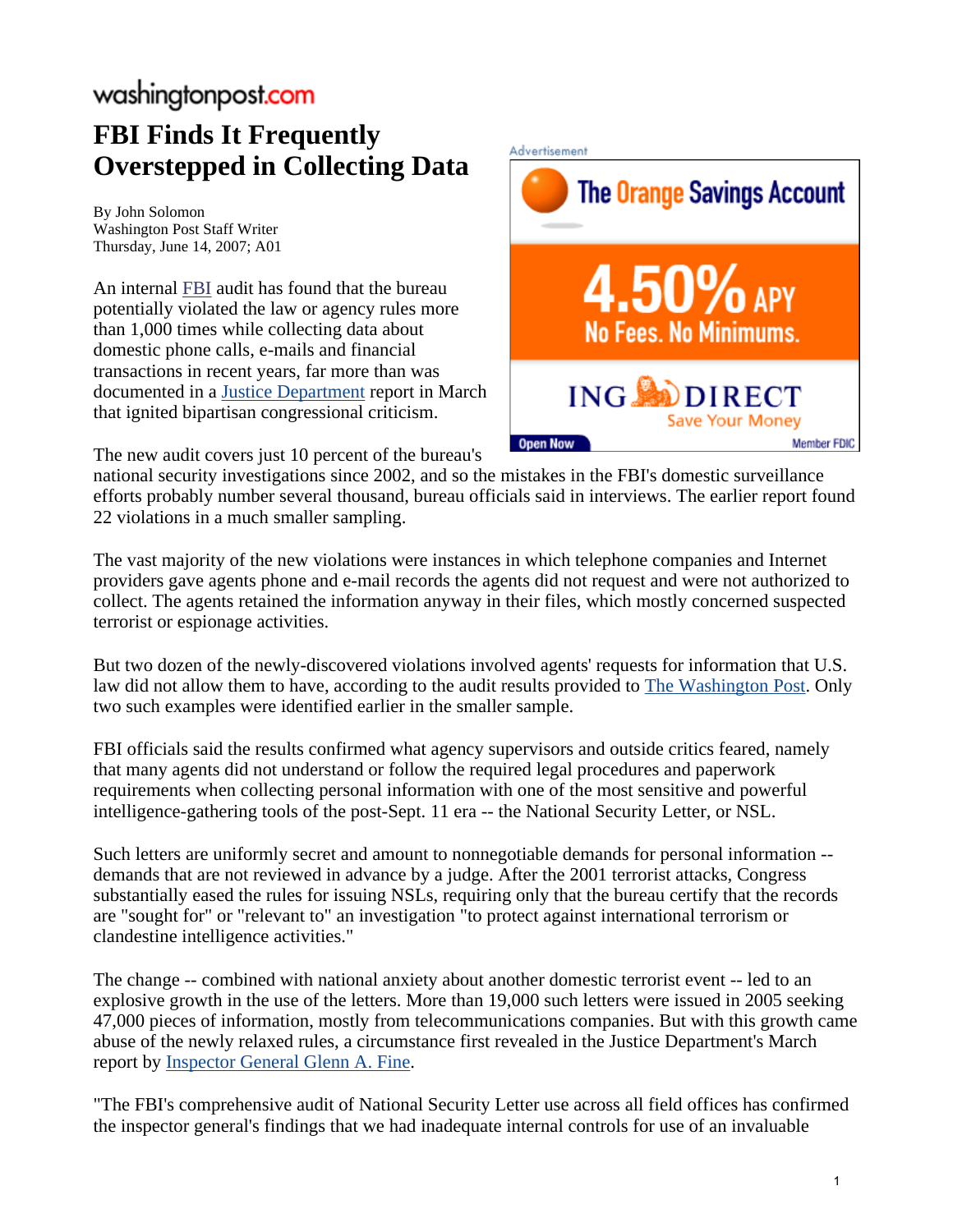investigative tool," FBI General Counsel Valerie E. Caproni said. "Our internal audit examined a much larger sample than the inspector general's report last March, but we found similar percentages of NSLs that had errors."

"Since March," Caproni added, "remedies addressing every aspect of the problem have been implemented or are well on the way."

Of the more than 1,000 violations uncovered by the new audit, about 700 involved telephone companies and other communications firms providing information that exceeded what the FBI's national security letters had sought. But rather than destroying the unsolicited data, agents in some instances issued new National Security Letters to ensure that they could keep the mistakenly provided information. Officials cited as an example the retention of an extra month's phone records, beyond the period specified by the agents.

Case agents are now told that they must identify mistakenly produced information and isolate it from investigative files. "Human errors will inevitably occur with third parties, but we now have a clear plan with clear lines of responsibility to ensure errant information that is mistakenly produced will be caught as it is produced and before it is added to any FBI database," Caproni said.

The FBI also found that in 14 investigations, counterintelligence agents using NSLs improperly gathered full credit reports from financial institutions, exercising authority provided by the USA Patriot Act but meant to be applied only in counterterrorism cases. In response, the bureau has distributed explicit instructions that "you can't gather full credit reports in counterintelligence cases," a senior FBI official said.

In 10 additional investigations, FBI agents used NSLs to request other information that the relevant laws did not allow them to obtain. Officials said that, for example, agents might have requested header information from e-mails -- such as the subject lines -- even though NSLs are supposed to be used to gather information only about the e-mails' senders and the recipients, not about their content.

The FBI audit also identified three dozen violations of rules requiring that NSLs be approved by senior officials and used only in authorized cases. In 10 instances, agents issued National Security Letters to collect personal data without tying the requests to specific, active investigations -- as the law requires -- either because, in each case, an investigative file had not been opened yet or the authorization for an investigation had expired without being renewed.

FBI officials said the audit found no evidence to date that any agent knowingly or willingly violated the laws or that supervisors encouraged such violations. The Justice Department's report estimated that agents made errors about 4 percent of the time and that third parties made mistakes about 3 percent of the time, they said. The FBI's audit, they noted, found a slightly higher error rate for agents -- about 5 percent -- and a substantially higher rate of third-party errors -- about 10 percent.

The officials said they are making widespread changes to ensure that the problems do not recur. Those changes include implementing a corporate-style, continuous, internal compliance program to review the bureau's policies, procedures and training, to provide regular monitoring of employees' work by supervisors in each office, and to conduct frequent audits to track compliance across the bureau.

The bureau is also trying to establish for NSLs clear lines of responsibility, which were lacking in the past, officials said. Agents who open counterterrorism and counterintelligence investigations have been told that they are solely responsible for ensuring that they do not receive data they are not entitled to have.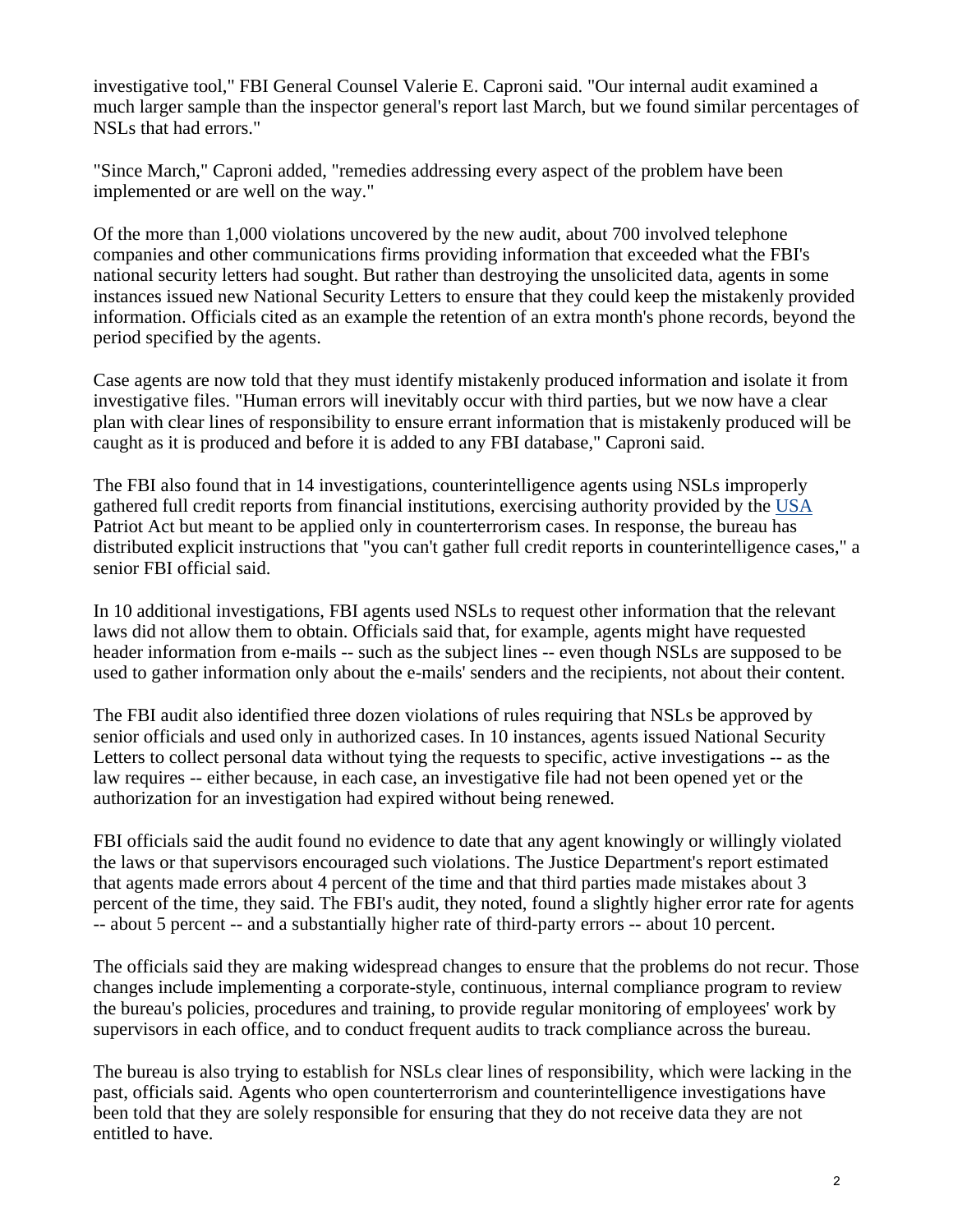The FBI audit did not turn up new instances in which another surveillance tool known as an Exigent Circumstance Letter had been abused, officials said. In a finding that prompted particularly strong concerns on Capitol Hill, the Justice Department had said such letters -- which are similar to NSLs but are meant to be used only in security emergencies -- had been invoked hundreds of times in "nonemergency circumstances" to obtain detailed phone records, mostly without the required links to active investigations.

Many of those letters were improperly dispatched by the bureau's Communications Analysis Unit, a central clearinghouse for the analysis of telephone records such as those gathered with the help of "exigent" letters and National Security Letters. Justice Department and FBI investigators are trying to determine if any FBI headquarters officials should be held accountable or punished for those abuses, and have begun advising agents of their due process rights during interviews.

The FBI audit will be completed in the coming weeks, and Congress will be briefed on the results, officials said. FBI officials said each potential violation will then be extensively reviewed by lawyers to determine if it must be reported to the Intelligence Oversight Board, a presidential panel of senior intelligence officials created to safeguard civil liberties.

The officials said the final tally of violations that are serious enough to be reported to the panel might be much less than the number turned up by the audit, noting that only five of the 22 potential violations identified by the Justice Department's inspector general this spring were ultimately deemed to be reportable.

"We expect that percentage will hold or be similar when we get through the hundreds of potential violations identified here," said a senior FBI official, who spoke on the condition of anonymity because the bureau's findings have not yet been made public.

View all comments that have been posted about this article.



© 2007 The Washington Post Company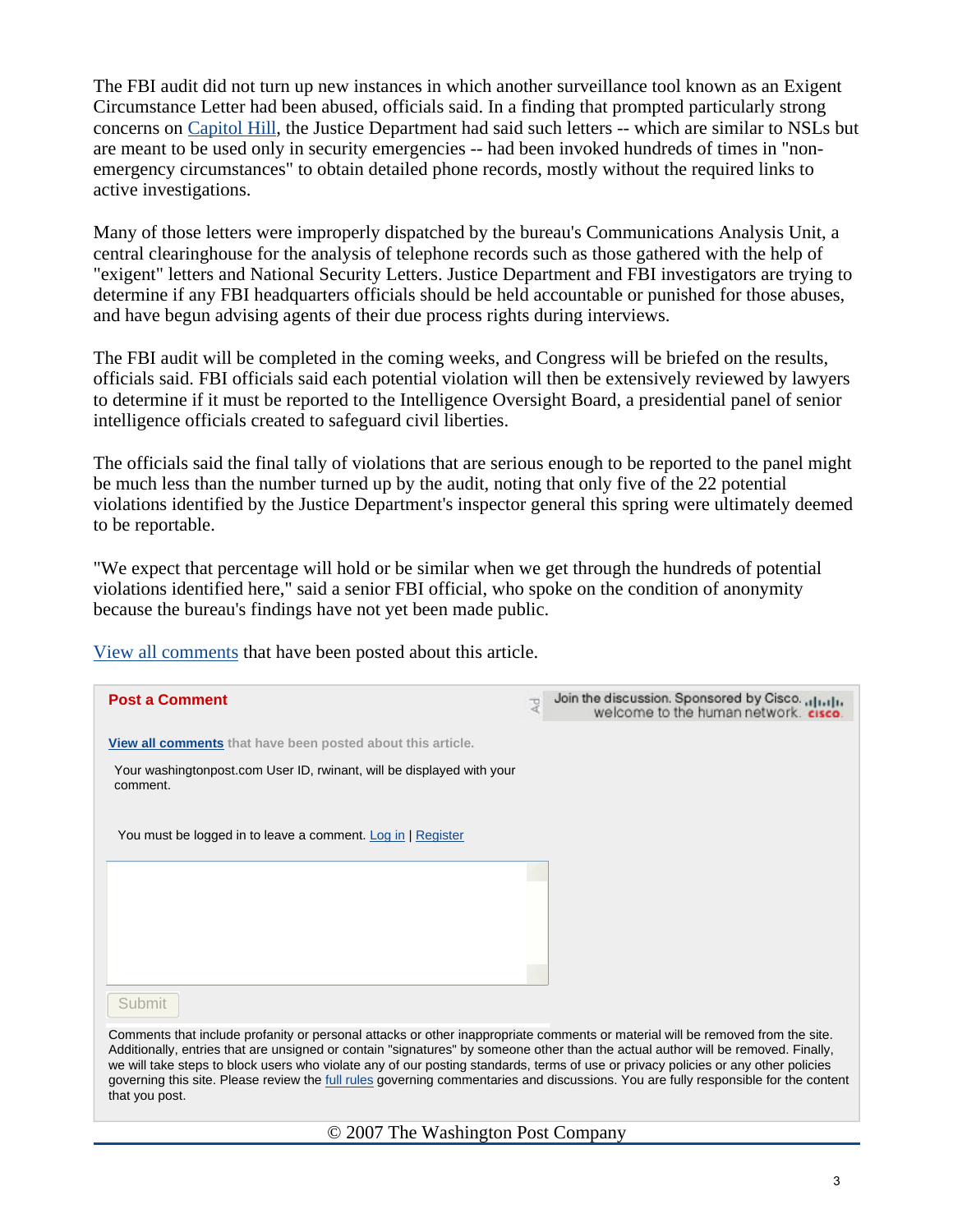#### **Ads by Google**

**Exxonmobil** Review our 2006 Corporate Citizenship Report www.exxonmobil.com

#### **Say "No" to Globalism**

America is being plundered We tell you who, how and why www.AugustReview.com

#### **Sustainable Business**

MBA with sustainability focus. Change business for good. BGIedu.org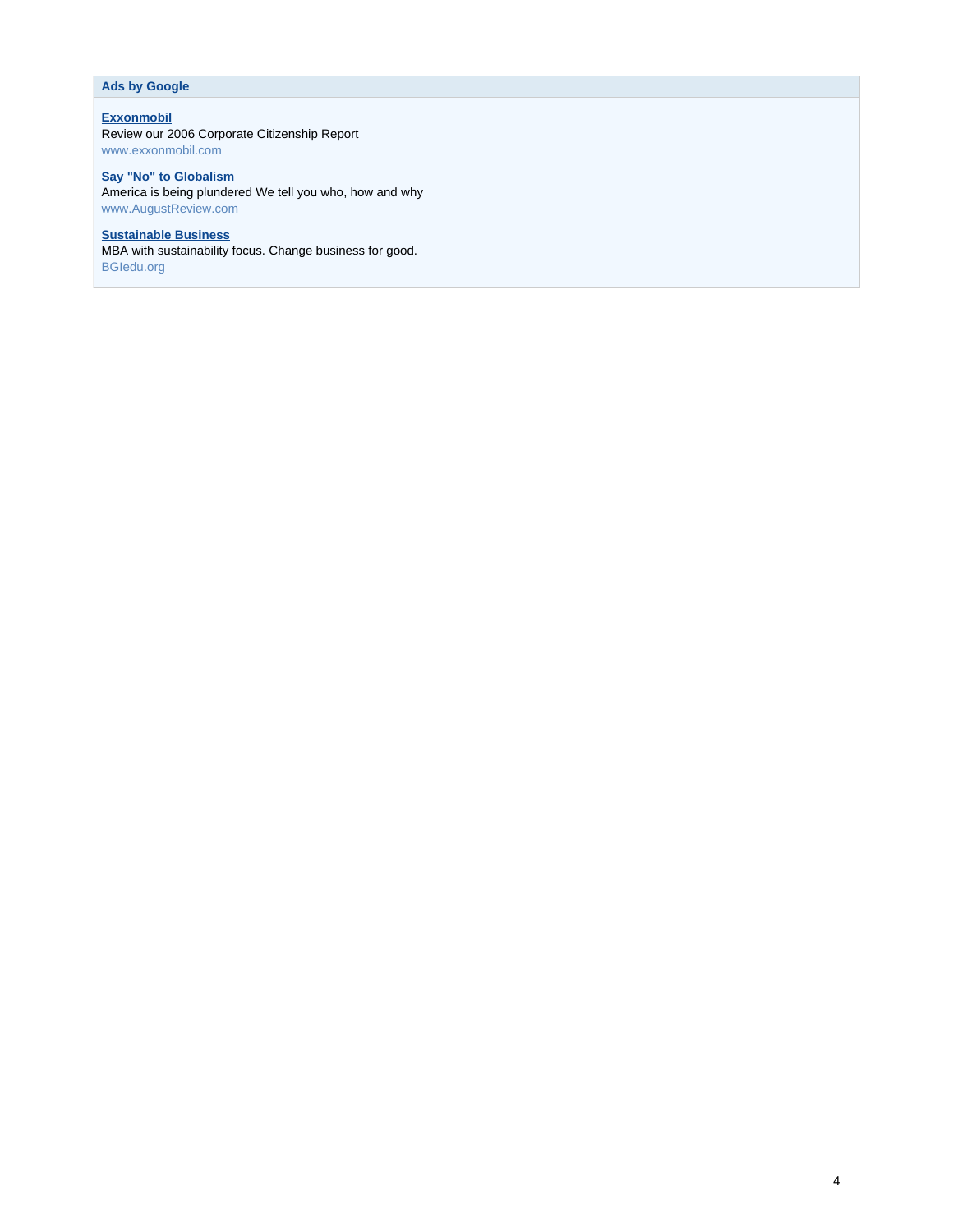# EXHIBIT "KK"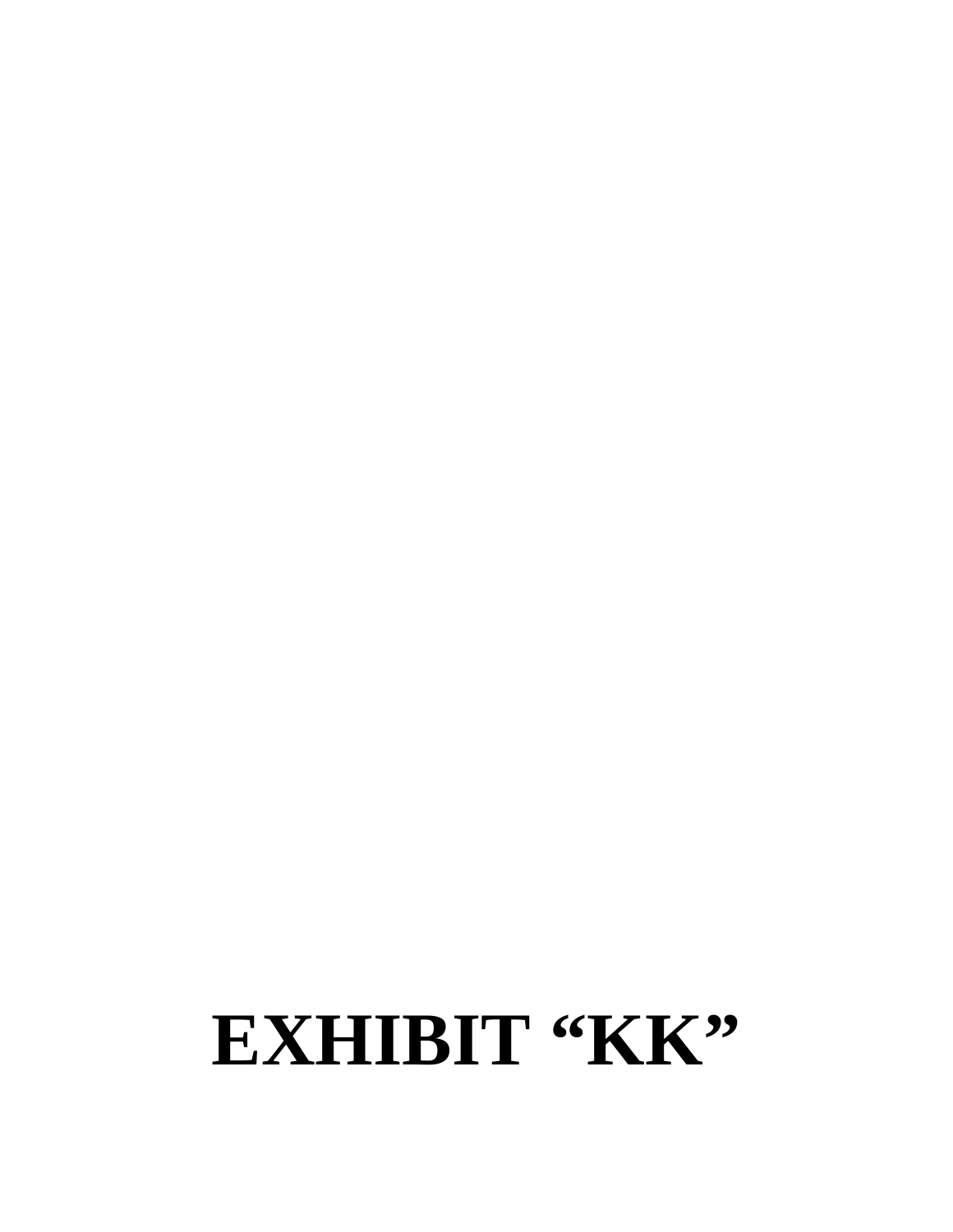

### THE ATTORNEY GENERAL'S GUIDELINES FOR FBI NATIONAL SECURITY INVESTIGATIONS AND FOREIGN INTELLIGENCE COLLECTION (U)

Classified by: John Ashcroft, Attorney General  $1.4(c)$ Reason: Declassify on: October 31, 2028

EFFECTIVE: October 31, 2003

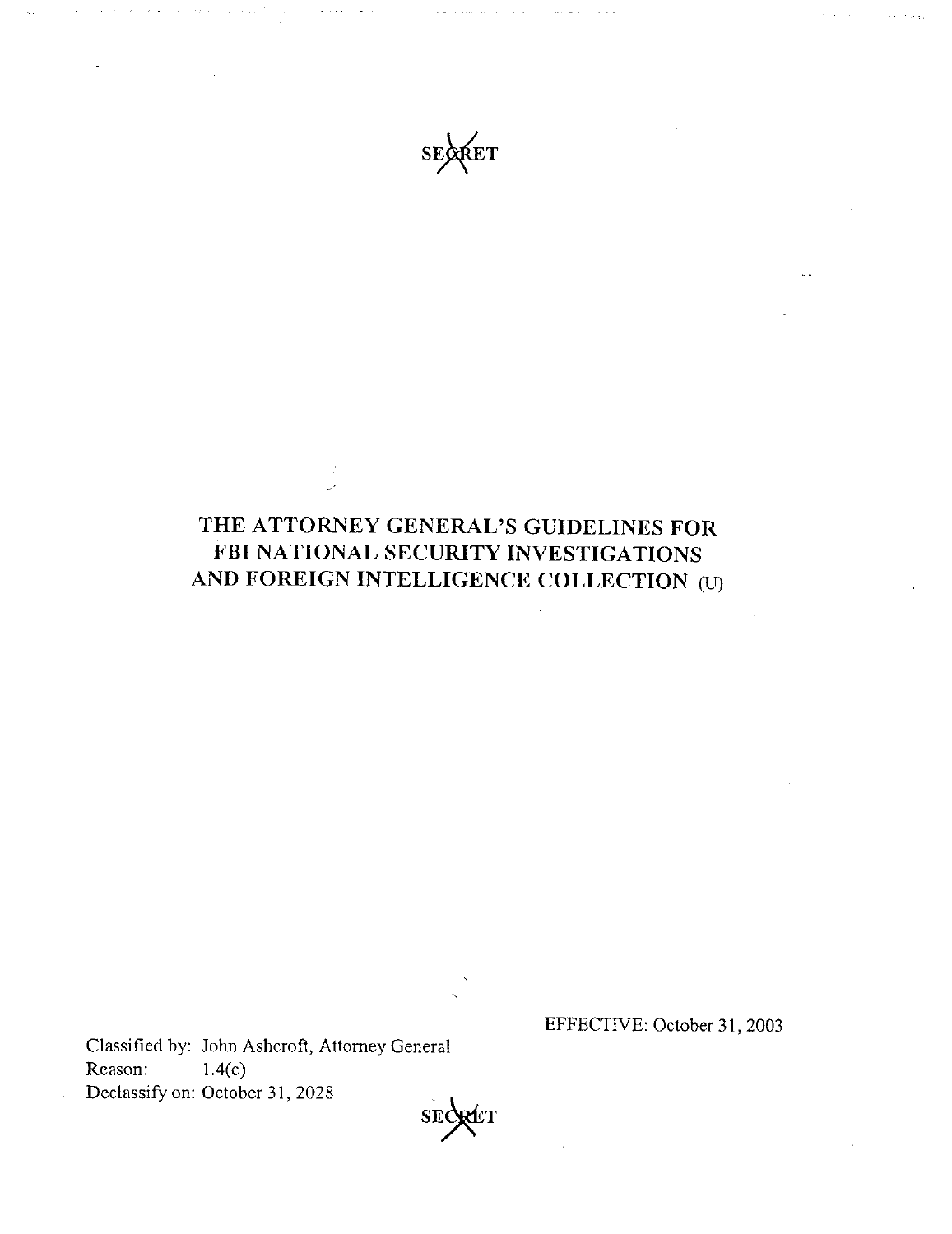

.<br>المسلوب التوليديات المسلمة المسلمية المسلمية

The following Guidelines on national security investigations and foreign intelligence collection by the Federal Bureau of Investigation (FBI) are issued under the authority of the Attorney General as provided in sections 509, 510, 533, and 534 of title 28, United States Code. They apply to activities of the FBI pursuant to Executive Order 12333 and other activities as provided herein. (U)

الباردة

 $\gamma$  , and  $\gamma_{\rm GUT}$ 

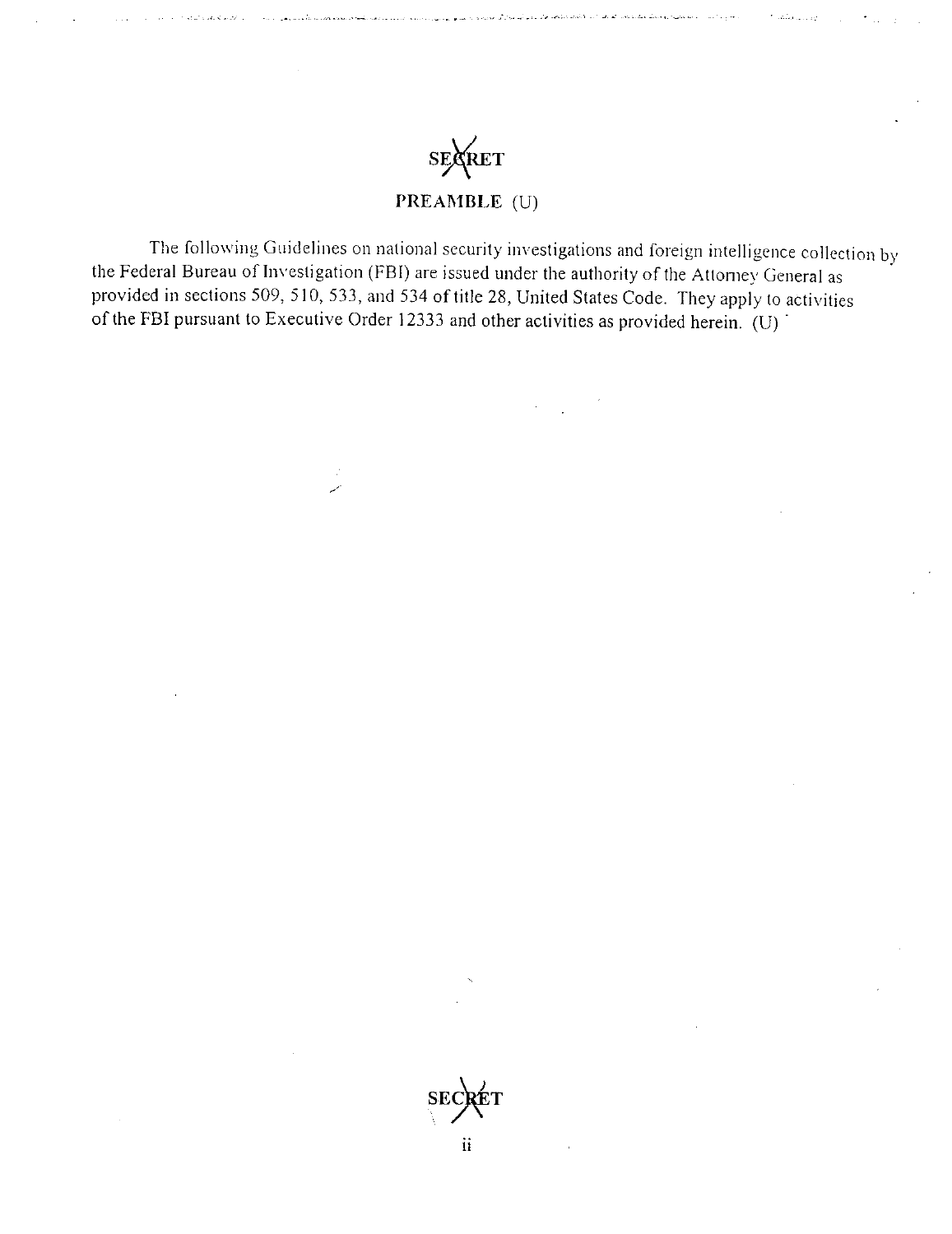# SECRET

الأفوال الجوابيون والأراد

الا المحل المحل المحل المحل المحل المحل المحل المحل المحل المحل المحل المحل المحل المحل المحل المحل المحل المح<br>المحل المحل المحل المحل المحل المحل المحل المحل المحل المحل المحل المحل المحل المحل المحل المحل المحل المحل ال

### TABLE OF CONTENTS (U)

|      | A.             |                                                       |
|------|----------------|-------------------------------------------------------|
|      | <b>B.</b>      |                                                       |
|      | C.             |                                                       |
|      | D.             |                                                       |
| I.   |                |                                                       |
|      | A.             |                                                       |
|      | <b>B.</b>      |                                                       |
|      | $\mathbf{C}$ . |                                                       |
|      | D.             | NATURE AND APPLICATION OF THE GUIDELINES 10           |
| II.  |                |                                                       |
|      | A.             |                                                       |
|      | B.             | <b>COMMON PROVISIONS FOR PRELIMINARY AND FULL</b>     |
|      | C.             |                                                       |
|      | D.             |                                                       |
|      | E.             |                                                       |
| III. |                | INVESTIGATIVE ASSISTANCE TO STATE, LOCAL, AND FOREIGN |

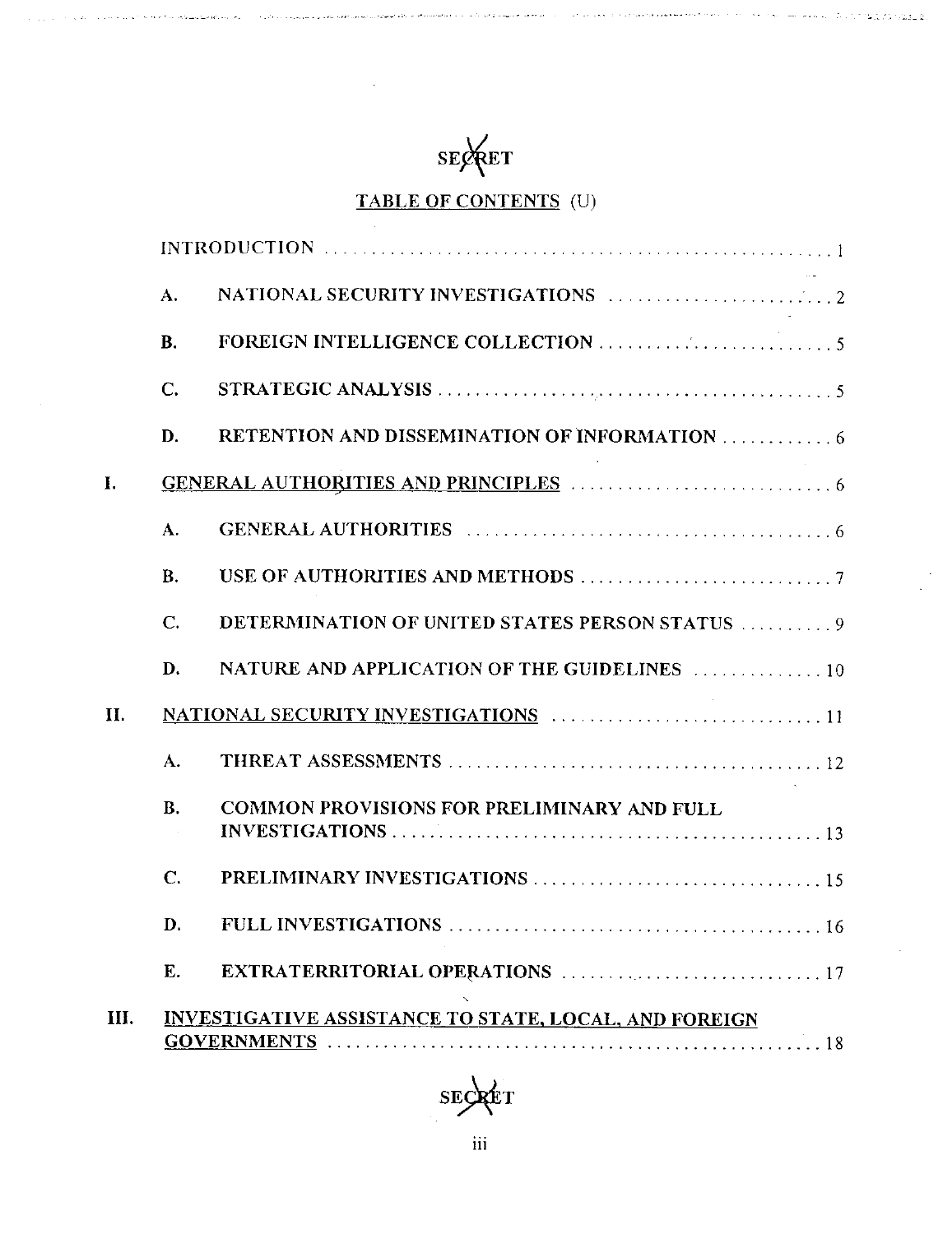

 $\mathcal{O}(22)$  in Ref.

|              | $\mathbf{A}$ . |                                                                              |
|--------------|----------------|------------------------------------------------------------------------------|
|              | <b>B.</b>      |                                                                              |
| IV.          |                | FOREIGN INTELLIGENCE COLLECTION AND ASSISTANCE TO                            |
|              | A.             | FOREIGN INTELLIGENCE COLLECTION 19                                           |
|              | $\bf{B}$ .     |                                                                              |
|              | C.             | CENTRAL INTELLIGENCE AGENCY AND DEPARTMENT OF DEFENSE                        |
| V.           |                |                                                                              |
| VI.          |                | STRATEGIC ANALYSIS (1999) 23                                                 |
| VII.         |                | <b>RETENTION AND DISSEMINATION OF INFORMATION 23</b>                         |
|              | $\mathbf{A}$ . |                                                                              |
|              | <b>B.</b>      |                                                                              |
|              | $\mathbf{C}$ . | SPECIAL STATUTORY REQUIREMENTS [10] [10] [10] SPECIAL STATUTORY REQUIREMENTS |
| VIII.<br>(U) |                |                                                                              |



 $iv$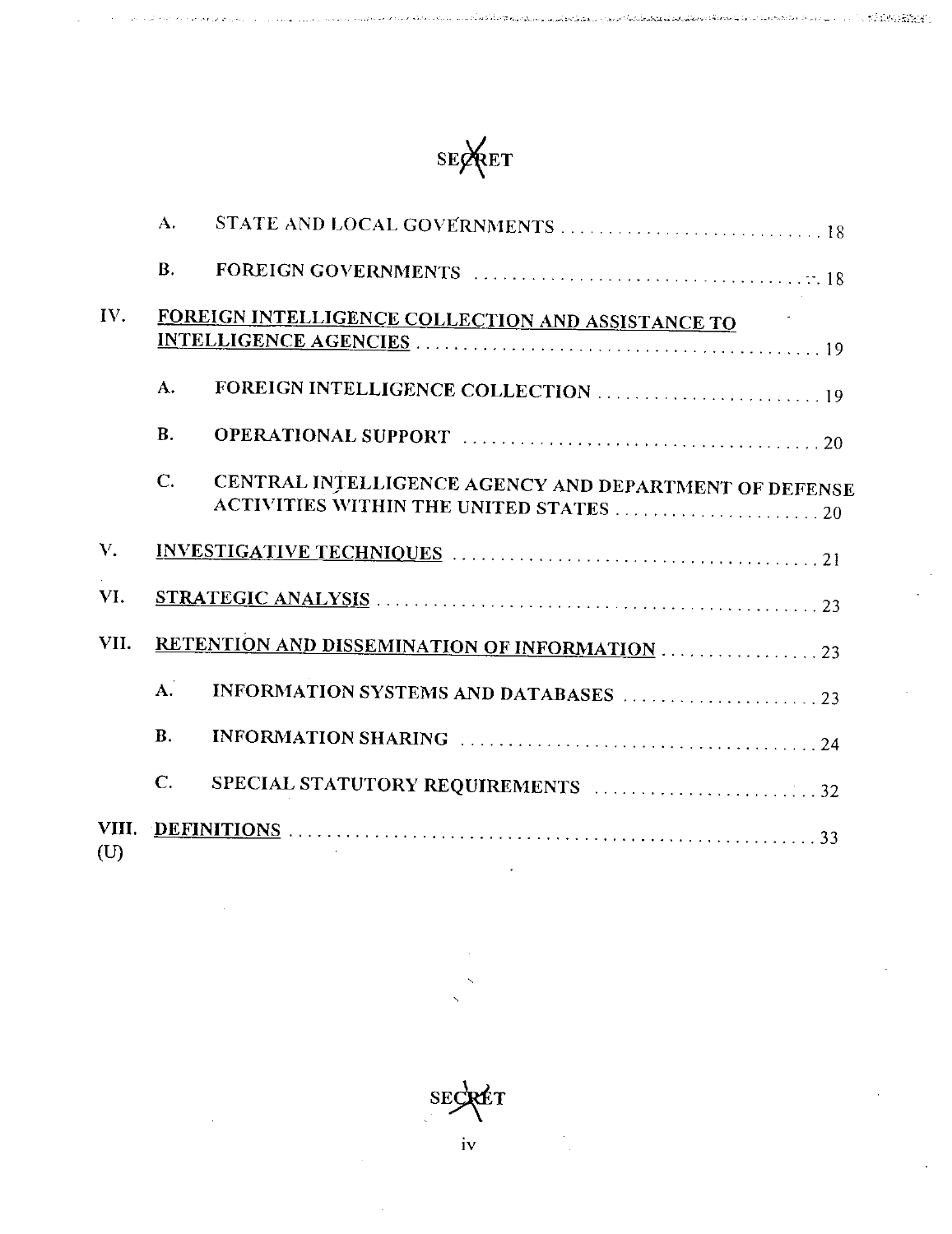

#### $2.$ Departures from the Guidelines (U)

Departures from these Guidelines must be approved by the Attorney General, the Deputy Attorney General, or an official designated by the Attorney General. If a departure from these Guidelines is necessary without such prior approval because of the immediacy or gravity of a threat to the national security or to the safety of persons or property and the need to take immediate action to protect against such a threat, the Attorney General, the Deputy Attorney General, or an official designated by the Attorney General shall be notified as soon thereafter as practicable. The FBI shall provide timely written notice of departures from these Guidelines to the Office of Intelligence Policy and Review. Notwithstanding this paragraph, all activities in all circumstances must be carried out in a manner consistent with the Constitution and laws of the United States. (U)

#### 3. Interpretation (U)

All significant new legal questions as to the coverage and interpretation of these guidelines will be resolved initially by the Office of Intelligence Policy and Review and reviewed by the Deputy Attorney General or Attorney General as appropriate. (U)

#### **NATIONAL SECURITY INVESTIGATIONS (U)** II.

The levels of investigative activity in national security investigations are: (1) threat assessments; (2) preliminary investigations; and (3) full investigations. If the available information shows at any point that the threshold standard for a preliminary investigation or full investigation is satisfied, then that level of investigative activity may be initiated immediately, without progressing through more limited investigative stages. (U)

The scope of authorized activities under this Part is not limited to "investigation" in a narrow sense, such as solving particular cases or obtaining evidence for use in particular criminal prosecutions. Rather, these activities also provide critical information needed for broader analytic and intelligence purposes authorized by Executive Order 12333 and these Guidelines to protect the national security, such as strategic analysis under Part VI, dissemination of information to other agencies in the Intelligence Community under Part VII.B, and dissemination of information to appropriate White House officials under Part VII.B. Information obtained at all stages of investigative activity - threat assessments, preliminary investigations, and full investigations - is accordingly to be retained and disseminated for these purposes as provided in these Guidelines, or in FBI policy consistent with these

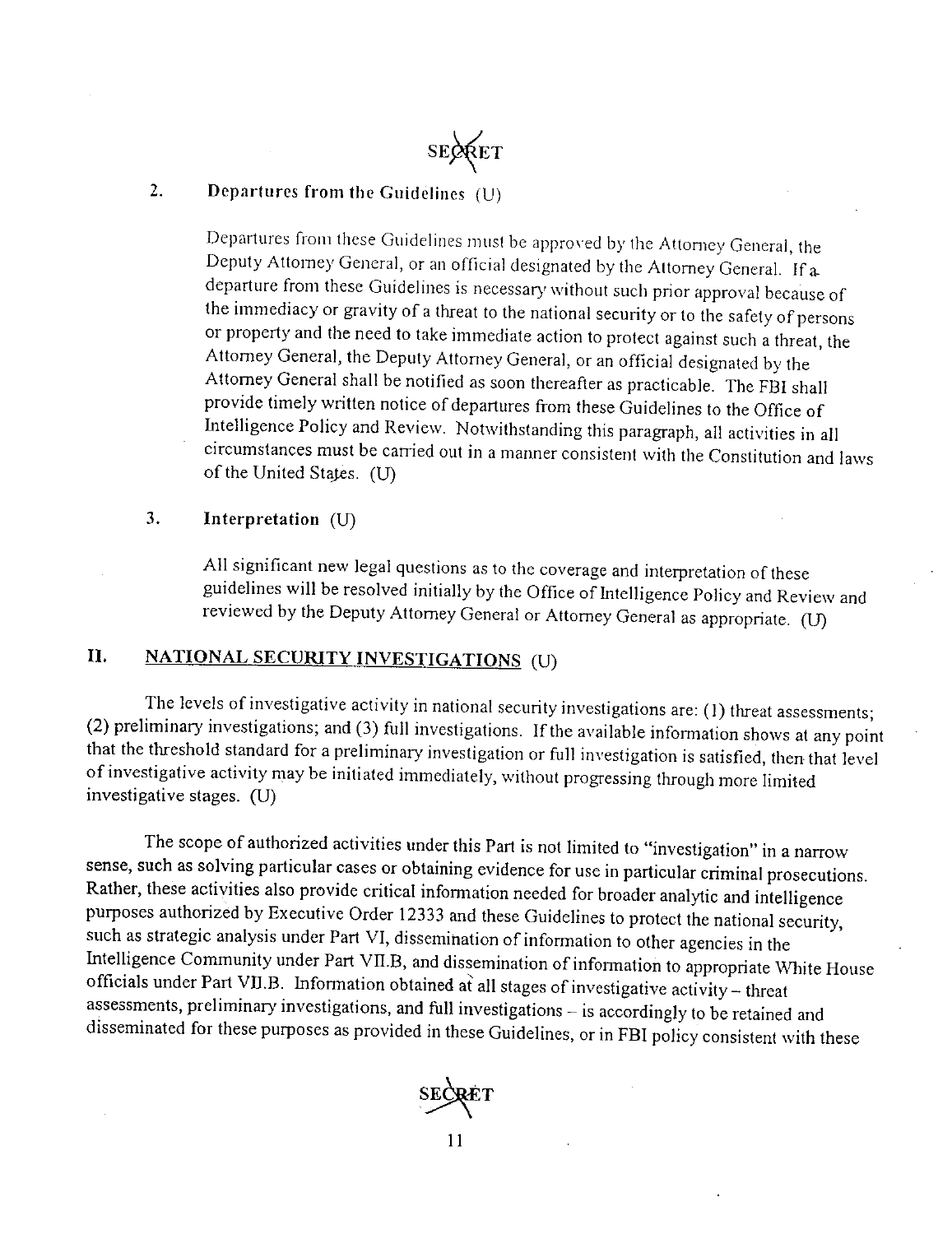

Guidelines, regardless of whether it furthers investigative objectives in a narrower or more immediate sense. (U)

#### A. THREAT ASSESSMENTS (U)



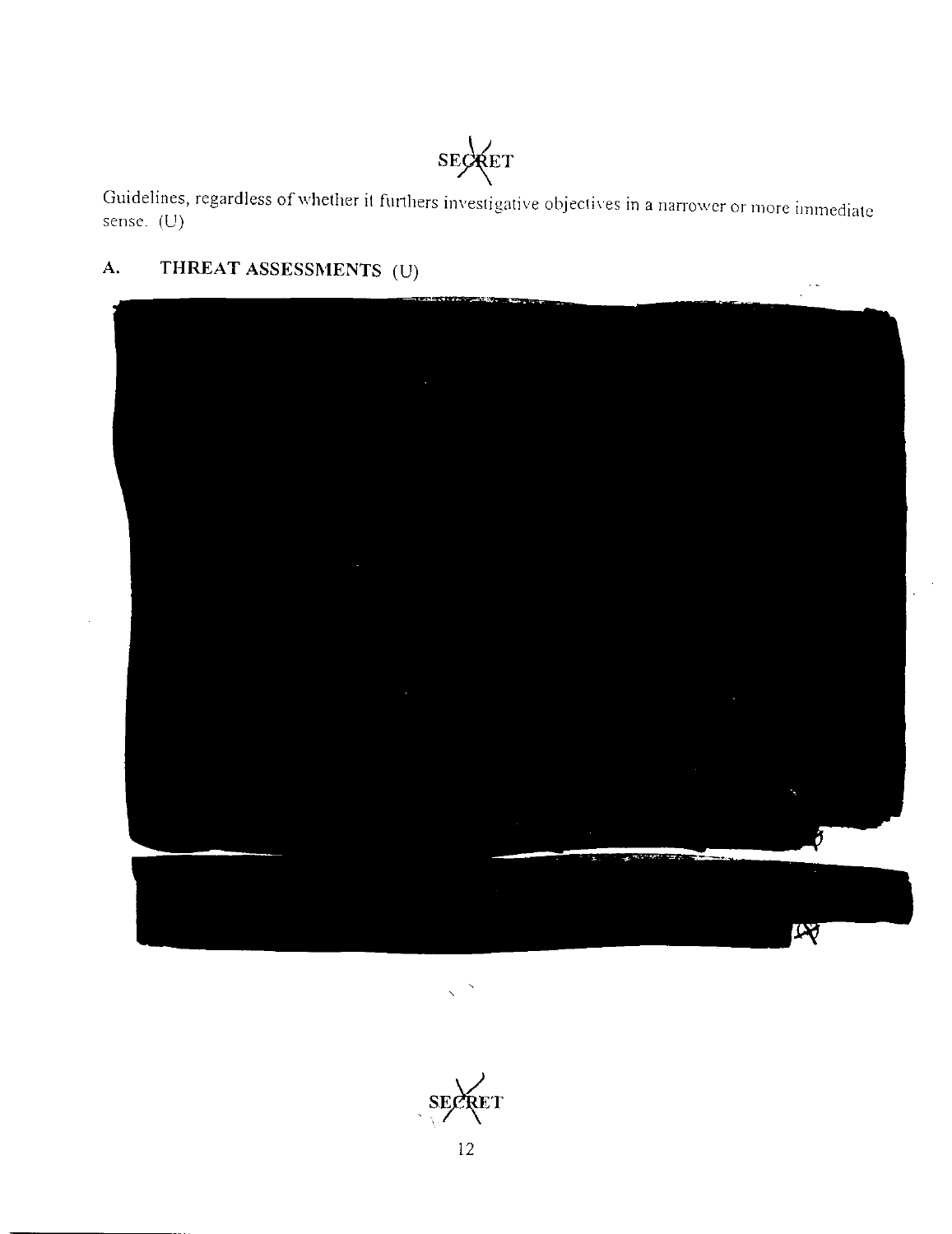

#### **B.** INFORMATION SHARING (U)

Legal rules and Department of Justice policies regarding information sharing and interagency coordination have been significantly modified since the September 11, 2001, terrorist attack by statutory reforms and new Attorney General guidelines. The general principle reflected in current laws and policies is that information should be shared as consistently and fully as possible among agencies with relevant responsibilities to protect the United States and its people from terrorism and other threats to the national security, except as limited by specific constraints on such sharing. Under this general principle, the FBI shall provide information expeditiously to other agencies in the Intelligence Community, so that these agencies can take action in a timely manner to protect the national security in accordance with their lawful functions. This Subpart provides standards and procedures for the sharing and dissemination of information obtained in national security investigations, foreign intelligence collection, and other activities under these Guidelines. (U)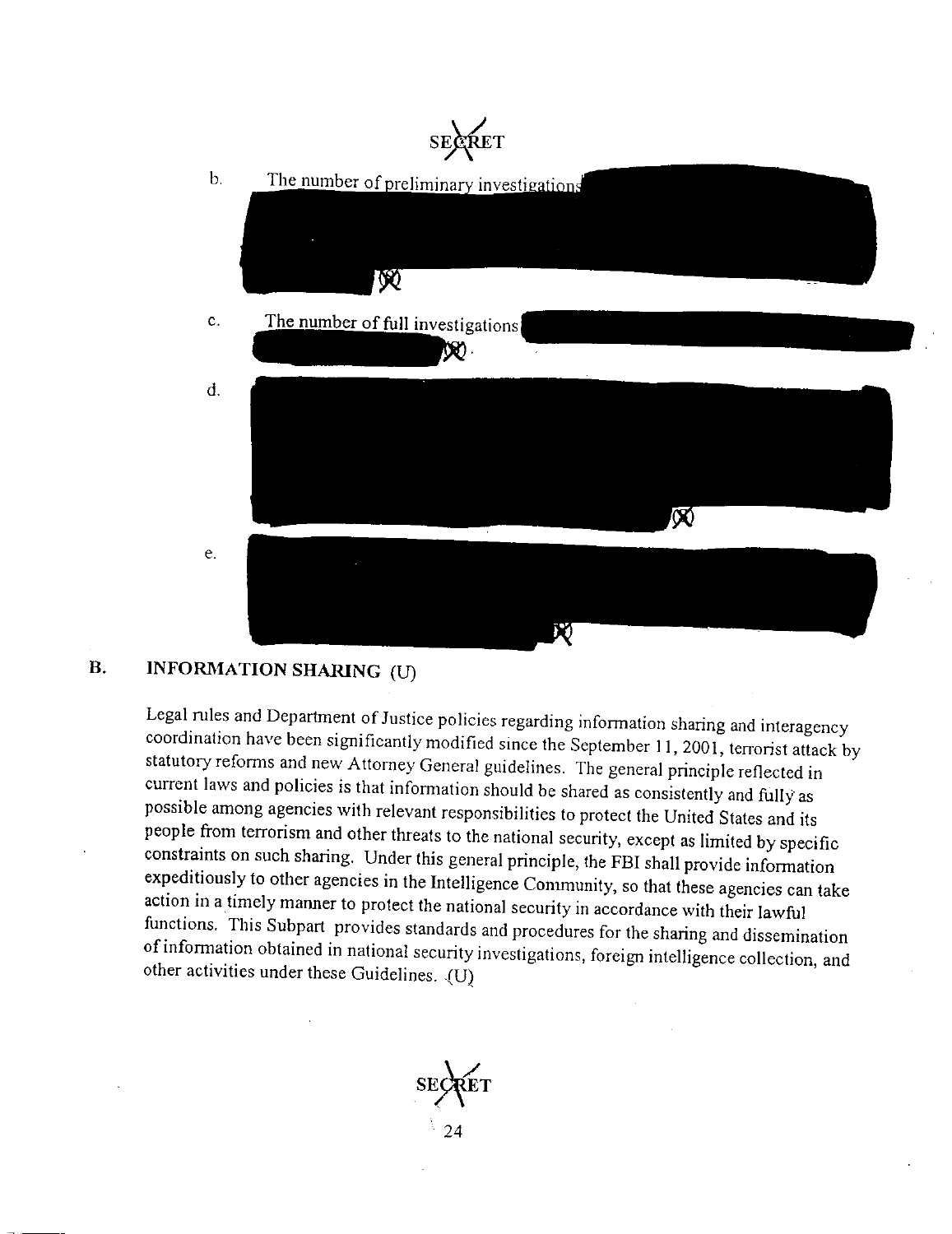

#### General (U) 1.

- Information may be disseminated with the consent of the person whom the a. information concerns, or where necessary to protect life or property from threatened force or violence, otherwise necessary for the safety or security of persons or property or for the prevention of crime, or necessary to obtain information for the conduct of a lawful investigation by the FBI. (U)
- $\mathbf b$ . Information that is publicly available or does not identify United States persons may be disseminated for any lawful purpose. (U)
- c. Dissemination of information provided to the FBI by other Intelligence Community agencies is subject to applicable agreements and understandings with such agencies concerning the dissemination of such information. (U)

#### $2.$ Department of Justice (U)

- The FBI may share information obtained through activities under these a. Guidelines with other components of the Department of Justice. (U)
- $\mathbf b$ . The Criminal Division and the Office of Intelligence Policy and Review shall have access to all information obtained through activities under these Guidelines except as limited by orders issued by the Foreign Intelligence Surveillance Court, controls imposed by the originators of sensitive material, or restrictions established by the Attorney General or the Deputy Attorney General in particular cases. (U)
- The FBI shall keep the Criminal Division and the Office of Intelligence Policy c. and Review apprised of all information obtained through activities under these Guidelines that is necessary to the ability of the United States to investigate or protect against threats to the national security, subject to the limits noted in subparagraph b. The FBI shall also keep the Criminal Division and the Office of Intelligence Policy and Review apprised of information concerning any crime which is obtained through activities under these Guidelines. (U)
- As part of its responsibility under subparagraphs b. and c., the FBI shall d. provide to the Criminal Division and the Office of Intelligence Policy and

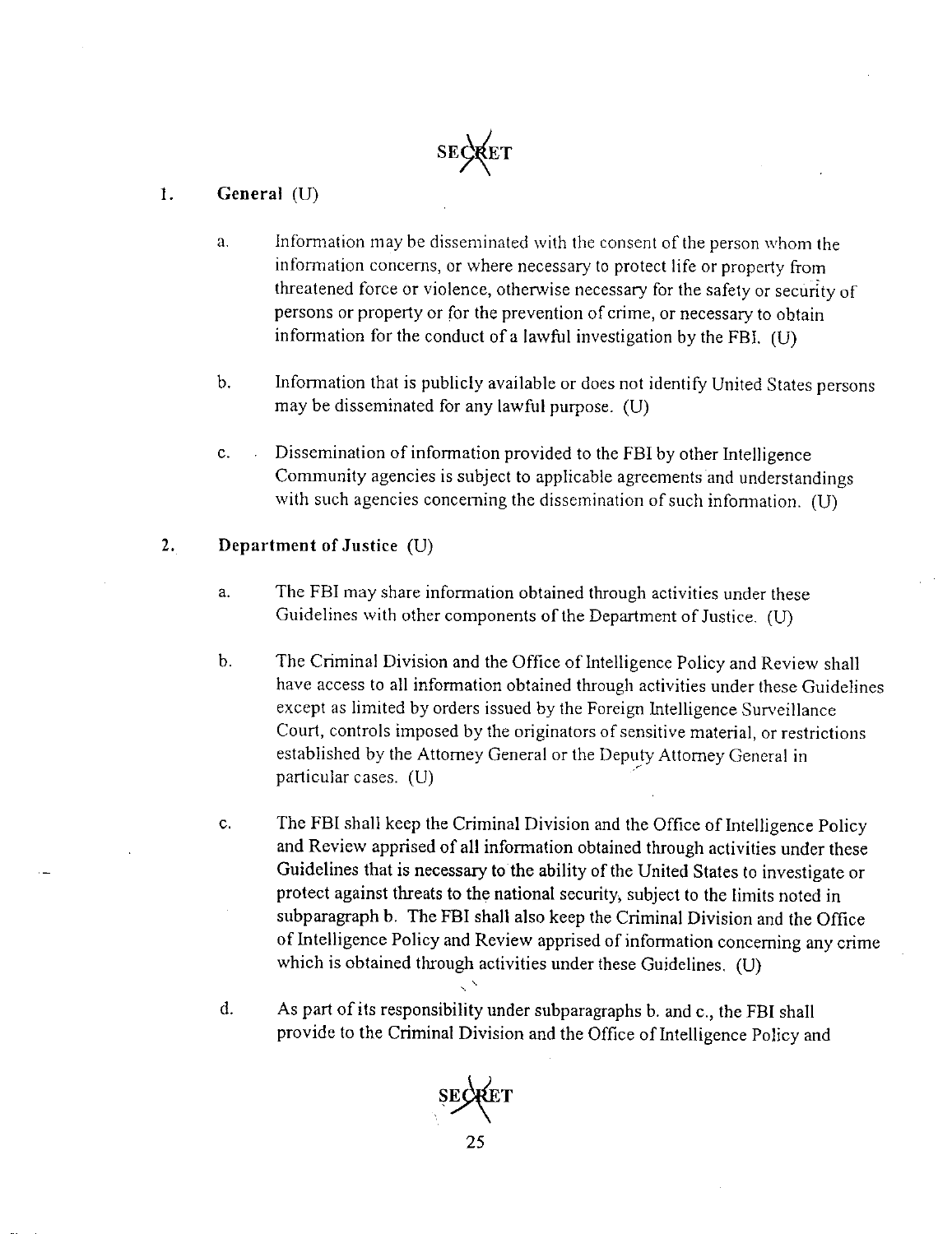

Review notices of the initiation of investigations and annual notices and summaries as provided in Part II.B.2 and .D.4 of these Guidelines, and shall make available to the Criminal Division and the Office of Intelligence Policy and Review relevant information from investigative files. The Criminal Division shall adhere to any reasonable conditions on the storage and disclosure of such documents and information that the FBI and the Office of Intelligence Policy and Review may require. The FBI and the Criminal Division may adopt by mutual agreement exceptions to the provision of notices of the initiation of investigations and annual notices and summaries to the Criminal Division, and the FBI and the Office of Intelligence Policy and Review may adopt by mutual agreement exceptions to the provision of notices of initiation of investigations and annual notices and summaries to the Office of Intelligence and Policy Review. (U)

The FBI, the Criminal Division, and the Office of Intelligence Policy and e. Review shall consult with each other concerning national security investigations and other activities under these Guidelines, and shall meet regularly to conduct such consultations. Consultations may also be conducted directly between two or more components at any time. Consultations may include the exchange of advice and information on all issues necessary to the ability of the United States to investigate or protect against threats to the national security, including protection against such threats through criminal investigation and prosecution. Consultations are subject to any limitations in orders of the Foreign Intelligence Surveillance Court and restrictions established by the Attorney General or the Deputy Attorney General in particular cases. Disagreements arising from consultations may be presented to the Deputy Attorney General or the Attorney General for resolution. (U)

Subject to subparagraphs g. and h., relevant United States Attorneys' offices. shall receive information and engage in consultations to the same extent as the Criminal Division. Thus, the relevant United States Attorneys' offices shall have access to information, shall be kept apprised of information necessary to protect national security, shall be kept apprised of information concerning crimes, shall receive notices of the initiation of investigations and annual summaries as provided in Part II.B.2 and .D.4 of these Guidelines, and shall have access to FBI files, to the same extent as the Criminal Division. The relevant United States Attorneys' offices shall receive such access and



 $f$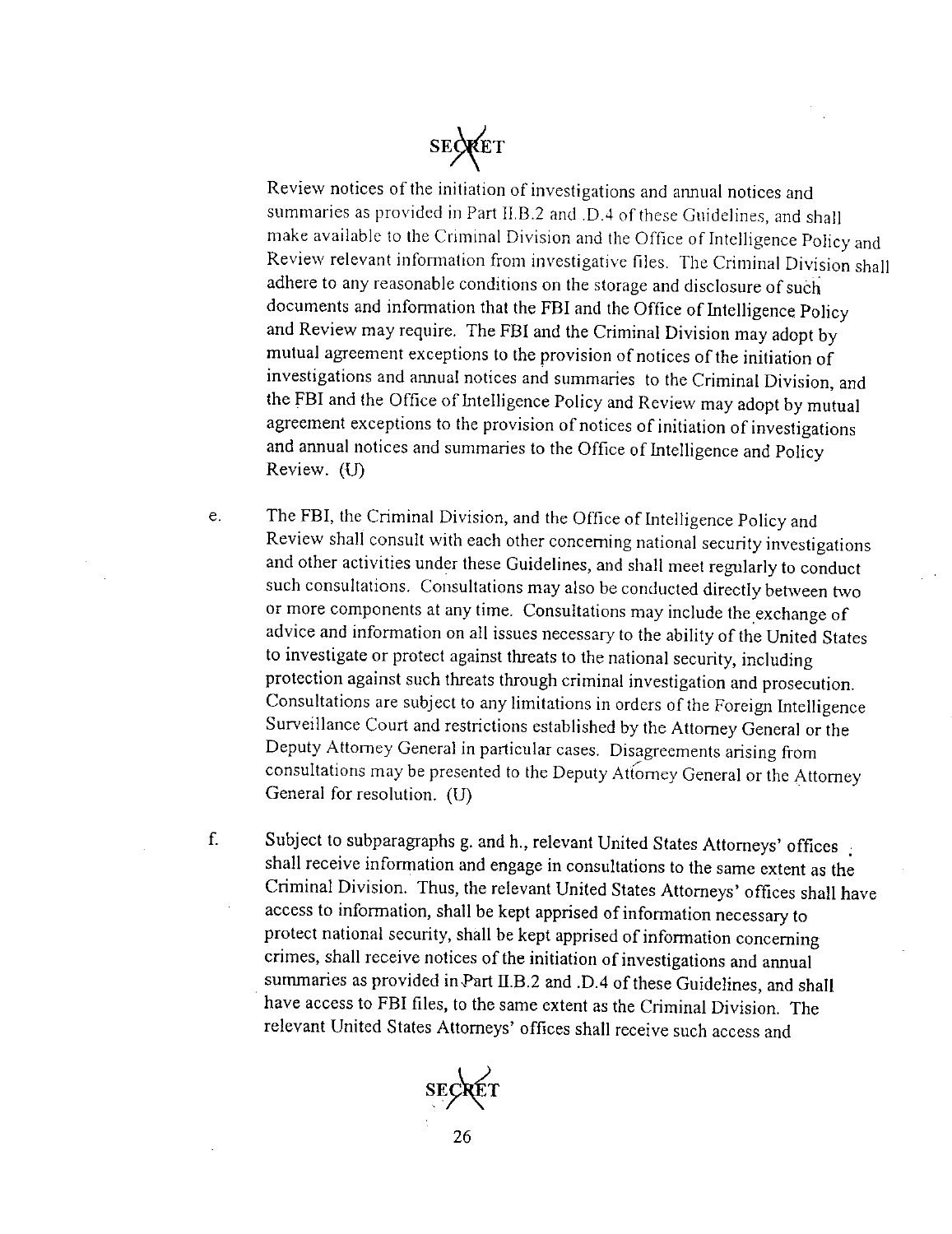

information from the FBI field offices. The relevant United States Attorneys' offices also may and shall engage in regular consultations with the FBI and the Office of Intelligence Policy and Review to the same extent as the Criminal Division (U)

In espionage cases, dissemination of information to United States Attorneys' g. offices and consultations between the FBI and United States Attorneys' offices are subject to authorization by the Criminal Division. In an emergency, the FBI may disseminate information to, and consult with, a United States Attorney's office concerning an espionage investigation without the approval of the Criminal Division, but shall notify the Criminal Division as soon as possible thereafter. (U)

Information disseminated to a United States Attorney's office pursuant to h. subparagraph f. shall be disseminated only to the United States Attorney and/or any Assistant United States Attorneys designated to the Department of Justice by the United States Attorney as points of contact to receive such information. The United States Attorneys and designated Assistant United States Attorneys shall have appropriate security clearances and shall receive training in the handling of classified information and information derived from FISA, including training concerning restrictions on the use and dissemination of such information. (U)

#### 3. Intelligence Community, Federal Law Enforcement Agencies, and Department of Homeland Security (U)

a. The FBI shall carry out the requirements of the Memorandum of Understanding Between the Intelligence Community, Federal Law Enforcement Agencies, and the Department of Homeland Security Concerning Information Sharing ("Memorandum of Understanding"), signed by the Attorney General on March 4, 2003. As provided in the Memorandum of Understanding and subject to its provisions, these requirements include timely sharing by the FBI of covered information with other covered entities having a need-to-know, based on a broad interpretation of the missions of the prospective recipients. As used in this paragraph:  $\sqrt{N}$ 

'covered entity' has the same meaning as in the Memorandum of  $\left| \right|$ 

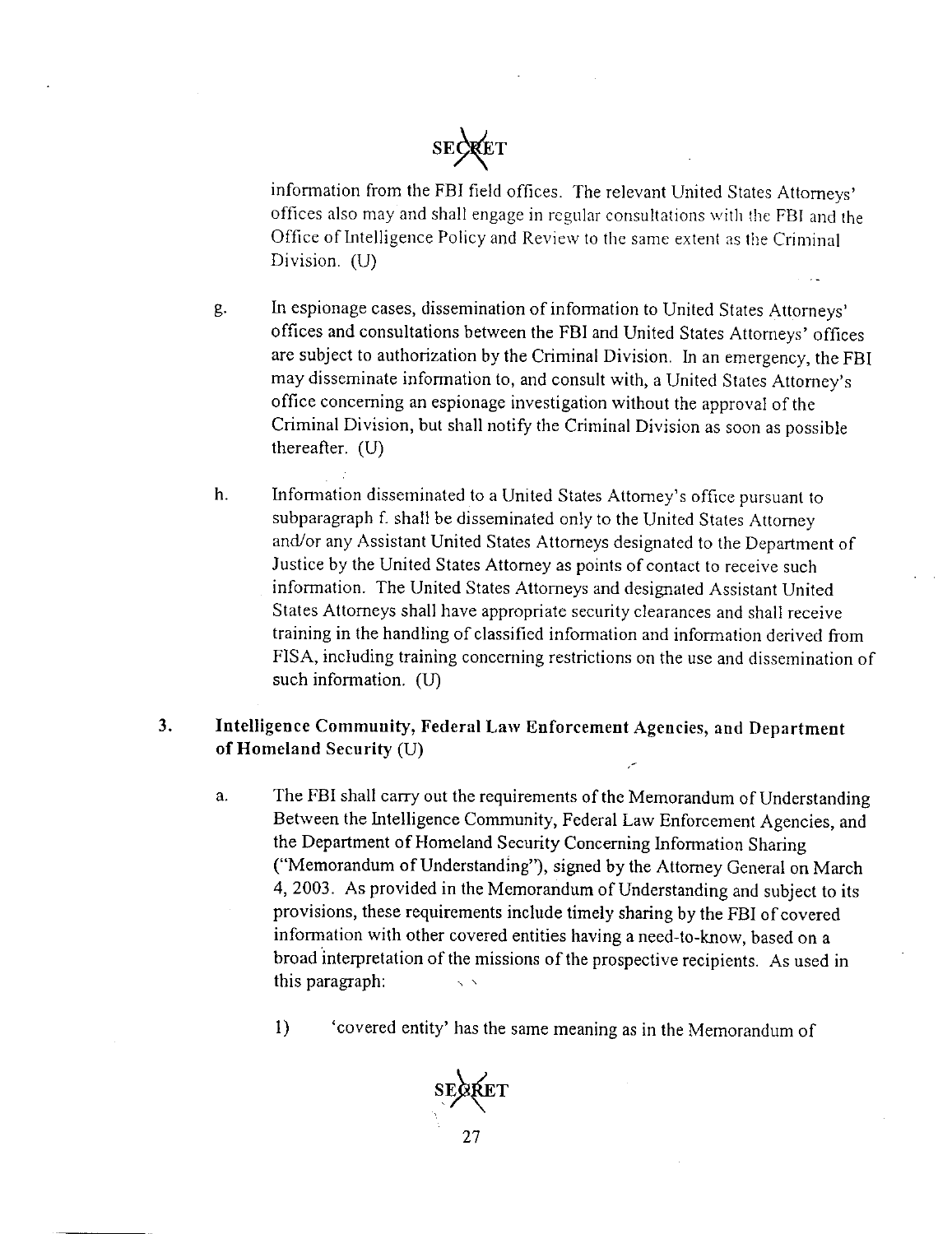

Understanding, including any element of the Department of Homeland Security (and that Department itself); any element of the Intelligence Community (including the Central Intelligence Agency and the Terrorist Threat Integration Center) or of the Department of Justice; and any other entity having federal law enforcement responsibilities;

- 'covered information' has the same meaning as in the Memorandum of  $2)$ Understanding, including terrorism information, weapons of mass destruction information, and vulnerabilities information, as well as analyses based wholly or in part on such covered information;
- 'need-to-know,' 'infrastructure,' 'terrorism information,' 'vulnerabilities  $3)$ information,' and 'weapons of mass destruction information' have the same meanings as in the Memorandum of Understanding; and
- 'timely sharing' of covered information means provision by the FBI of  $4)$ covered information, subject to section 3(h) and other provisions of the Memorandum of Understanding, to other covered entities having a need-to-know: (i) immediately where the FBI reasonably believes that the information relates to a potential terrorism or weapons of mass destruction threat, to the United States Homeland, its infrastructure, or to United States persons or interests, and (ii) as expeditiously as possible with respect to other covered information. (U)
- $b.$ All procedures, guidelines, and mechanisms under the Memorandum of Understanding shall be designed and implemented, and all determinations with regard to sharing information covered by the Memorandum of Understanding shall be made, with the understood, overriding priority of preventing, preempting, and disrupting terrorist threats to the United States. In some cases, this priority will dictate the provision of information even where doing so may affect criminal prosecutions or ongoing law enforcement or intelligence operations. However, consistent with this overriding priority, the FBI shall act in a manner to protect, to the greatest extent possible, these other significant interests, including the protection of intelligence and sensitive law enforcement sources and methods, other classified information, and sensitive operational and prosecutorial information. (U)

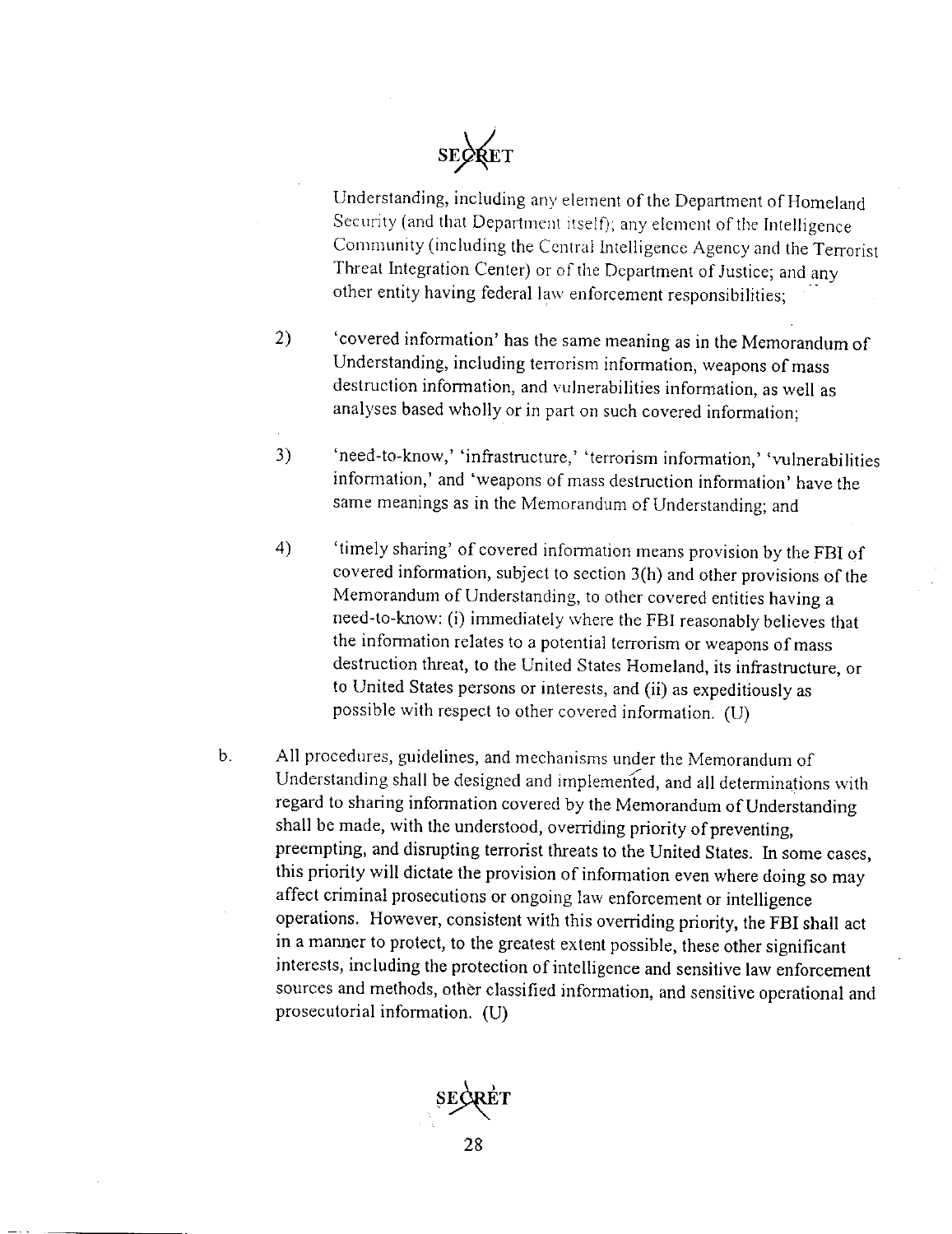

To the greatest extent possible, information should be shared among covered  $\mathbf{c}$ . entities with relevant missions and responsibilities, and there should be transparency among them with regard to their activities to preempt, prevent, and disrupt terrorist attacks against United States persons and interests. Except as otherwise specified in the Memorandum of Understanding, or mandated by relevant federal statutes or Presidential Directives, procedures and mechanisms for information sharing, use, and handling shall be interpreted and implemented consistently and reciprocally regardless of the role a particular entity plays as a provider or recipient of covered information. (U)

#### $\boldsymbol{4}$ . Federal Authorities (U)

The FBI may disseminate information obtained through activities under these Guidelines to other federal authorities when:

- the information relates to a crime or other violation of law or regulation which  $\mathbf{a}$ . falls within the recipient's investigative jurisdiction, or the information otherwise relates to the recipient's authorized responsibilities;
- the recipient is a component of the Intelligence Community, and the information  $\mathbf b$ . is provided to allow the recipient to determine whether the information is relevant to its responsibilities and can be retained or used;
- the information is required to be furnished to another federal agency by C. Executive Order 10450 or its successor; or
- the information is required to be disseminated by statute, Presidential directive,  $\mathbf{d}$ . National Security Council directive, Attorney General directive, or interagency agreement approved by the Attorney General. (U)

#### 5. State and Local Authorities (U)

The FBI may disseminate information obtained through activities under these Guidelines to state and local authorities when:

the information relates to a crime or other violation of law or regulation which a. falls within the recipient's jurisdiction, and the dissemination is consistent with